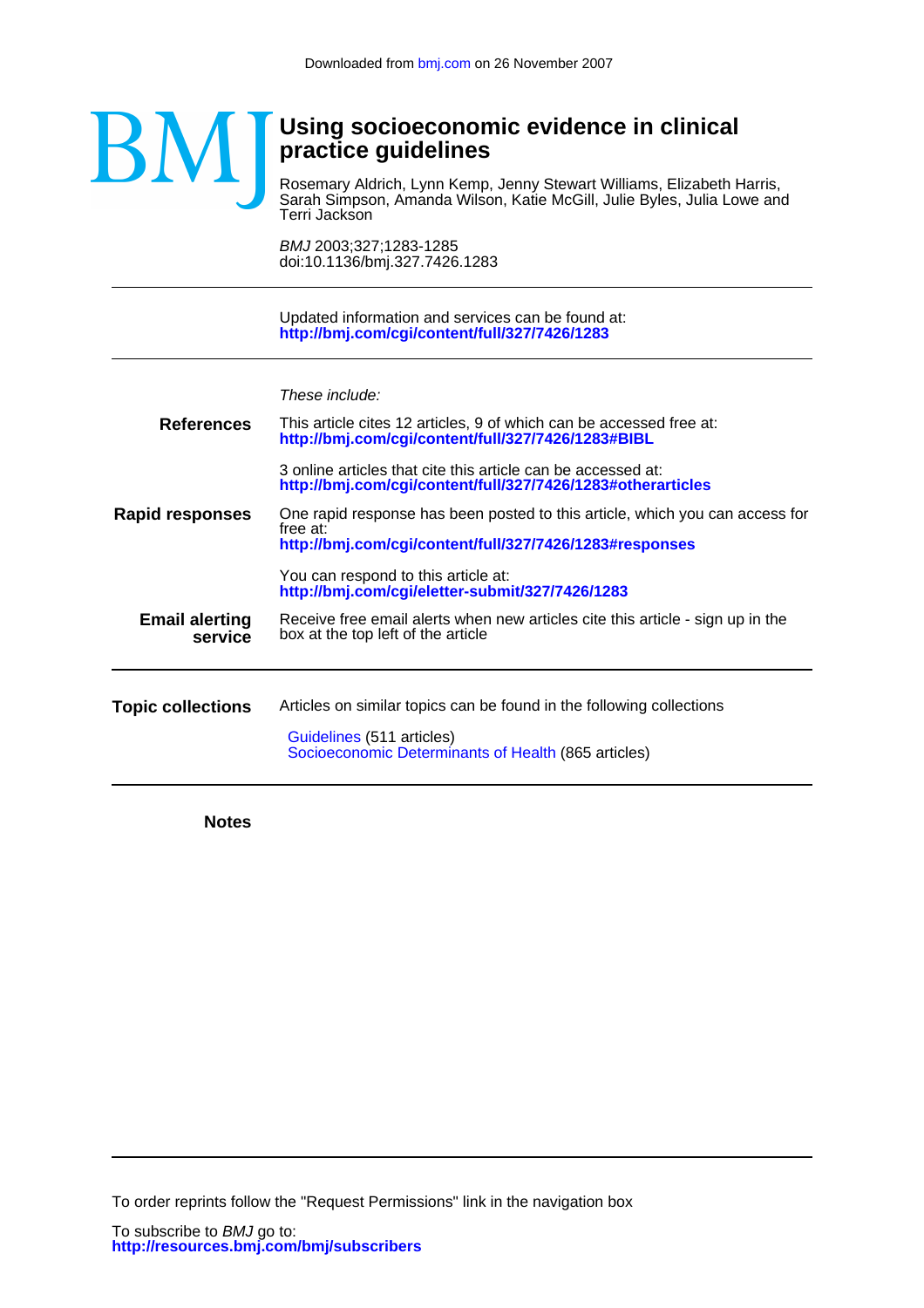# **Using socioeconomic evidence in clinical practice guidelines**

Rosemary Aldrich, Lynn Kemp, Jenny Stewart Williams, Elizabeth Harris, Sarah Simpson, Amanda Wilson, Katie McGill, Julie Byles, Julia Lowe, Terri Jackson

The effects of socioeconomic position on health have been largely ignored in clinical guidelines. Australia's National Health and Medical Research Council has produced a framework to ensure that they are taken into account

The effects of socioeconomic position on health are well established<sup>12</sup> but difficult to overcome. This is because the underlying causes are embedded in social and economic structures at all levels of society.<sup>3</sup> Access to health services, the ability to act on health advice, and the capacity to modify health risk factors are all influenced by the circumstances in which people live and work.4 Studies have also shown that those most needing care are least likely to receive it,<sup>56</sup> and that the quality of care received by people with lower socioeconomic positions is different from those with higher positions.7 Despite this evidence, guidelines for clinical practice do not take the effects of socioeconomic position into account, although some guideline groups acknowledge the need to consider the relevance and applicability of the evidence to the target group.8

## **Role of guidelines**

Developers of guidelines for clinical practice attempt to identify, appraise, and collate the best evidence to ensure that the highest quality information is available for clinicians and patients. To date, clinical practice guidelines have been informed by clinical and, sometimes, economic evidence.<sup>9 10</sup> The most robust evidence is considered to come from randomised controlled trials, but the results of such trials may not always be relevant and applicable to the needs of all groups in the population, particularly those who are socioeconomically disadvantaged.

Clinical practice guidelines have the potential to increase health inequalities by improving the health of the relatively health advantaged more readily than that of the relatively disadvantaged. Recognising this gap, Australia's National Health and Medical Research Council commissioned a handbook to inform developers of guidelines about ways to access, review, and collate evidence on the effect of socioeconomic position and apply that evidence when developing guidelines for clinical practice.<sup>11</sup>

## **Developing the framework**

Our process for developing the framework for using socioeconomic position and health evidence in clinical practice guidelines development is described fully in the handbook.<sup>11</sup> Briefly, we used traditional search engine and listserv search and communication strategies to identify if and how evidence about socioeconomic position and health had been incorporated into guidelines. We located over 1700 published papers or guidelines or reports; 58 were considered relevant and critically reviewed. We also corresponded extensively with national and international experts in health equity and development of clinical guidelines.



Guidelines need to recognise the problems associated with low socioeconomic position

We found no guidelines, models, or handbooks for guideline developers that were specifically concerned with the use of evidence on socioeconomic position in developing broad clinical guidelines. We did, however, identify two specific guidelines (one for New Zealand Maori with heart failure<sup>12</sup> and the other for Australian Aboriginal patients with a spectrum of chronic diseases<sup>13</sup>) that included evidence about socioeconomic position and health. These guidelines included recommendations to be aware of access and cultural barriers to optimal care and evidence, where available, about strategies to overcome these barriers.

We recognised that in developing the framework it was crucial to attend to the following issues:

• Problems of translating evidence based guidelines into practice and use of clinical judgment<sup>14</sup>

• Non-representativeness of populations studied in  $randomised controlled trials<sup>15-16</sup>$ 

• Contribution of other types of evidence, including observational and qualitative studies $17$ 

Newcastle Institute of Public Health, PO Box 664J, Newcastle NSW 2300, Australia Rosemary Aldrich *executive officer* Jenny Stewart Williams *research officer* Amanda Wilson *research officer* Katie McGill *research officer*

Centre for Health Equity Training Research and Evaluation, School of Public Health and Community Medicine, University of New South Wales, Sydney NSW 2052, Australia Lynn Kemp *senior research associate* Elizabeth Harris *director* Sarah Simpson *research officer*

Centre for Clinical Epidemiology and Biostatistics, PO Box 664J, Newcastle NSW 2300, Australia Julie Byles *director*

School of Public Health, LaTrobe University, Victoria 3086, Australia Terri Jackson *senior research fellow*

John Hunter Hospital, Hunter Area Health Service, Locked Bag No.1, Hunter Region Mail Centre. NSW 2310, Australia Julia Lowe *director of general medicine*

Correspondence to: R Aldrich raldrich@ mail.newcastle.edu.au

*BMJ* 2003;327:1283–5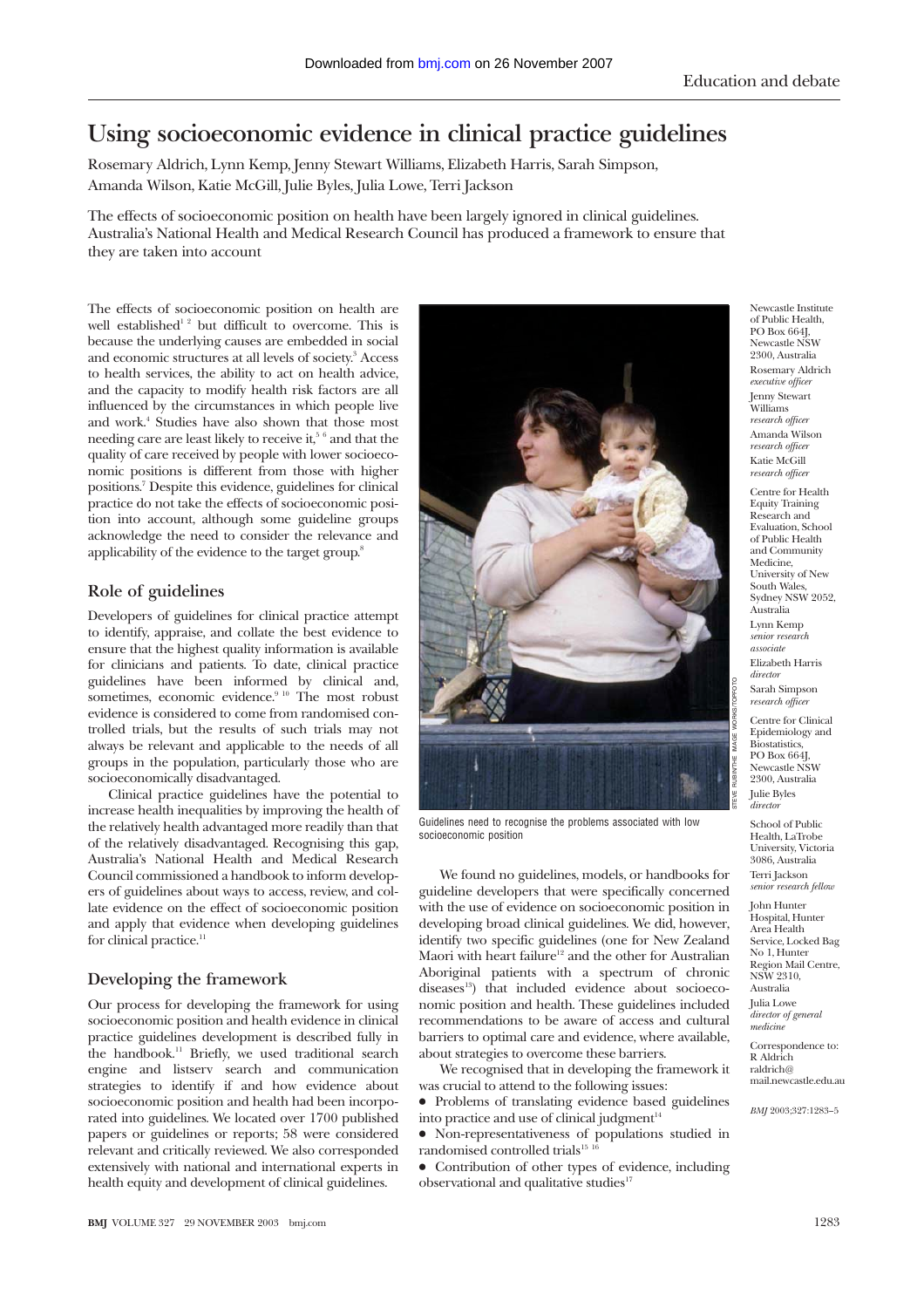$\bullet$  Appropriateness of, and difficulties in, conducting randomised controlled trials in all aspects of health (particularly modifying psychosocial conditions, health behaviours, and prevention)<sup>18</sup><sup>19</sup>

x Difficulty of developing and evaluating complex interventions in health services research within randomised trials.<sup>2</sup>

## **Framework**

We developed a four step framework (figure) for developers of clinical practice guidelines by including an additional stage in Australia's established process for developing guidelines.<sup>9</sup> The framework outlines the steps to be followed in accessing and applying evidence of socioeconomic position in the development of clinical practice guidelines. Box 1 gives an example of its use.

#### **Step 1: Identify the health decision**

The first step is to identify clearly the health decision that the guideline will concern and clarify the desired outcomes. These should include wellbeing and equity as well as mortality, morbidity, and survival. The decision may vary from individual management to treatment of whole communities and can refer to any part of care (prevention, diagnosis, primary care, secondary care, tertiary care) as well as psychosocial factors and health behaviours that may be affected by socioeconomic position.

#### **Step 2: Search for evidence that socioeconomic position affects outcome**

Once the health decision has been identified, a literature search is needed to identify the effect of socioeconomic position on the outcomes. As well as socioeconomic effects, the search should include the multiple factors (personal, behavioural, physiological, social, and environmental) that affect the capacity of individuals and population subgroups to comply with best practice.<sup>21 22</sup> All studies with sufficient power to control for the effect of socioeconomic position should be reviewed. Evidence of an association between the markers of socioeconomic position and the health decisions may include factors at the physical, economic, or social environment levels (such as health service provision, transport, and housing infrastructure) and health determinants (such as education,



Framework for including effects of socioeconomic position in guidelines

#### **Box 1: Example of application of framework to New South Wales policy standards for cardiac rehabilitation**

#### **Step 1: Identify the health decision**

Overweight and obese patients should be advised to optimise their body weight and increase physical activity

#### **Step 2: Search for evidence of effect of socioeconomic position**

Evidence from cross sectional studies shows that socioeconomic factors influence capacity to optimise weight and increase physical activity

#### **Step 3: Search for interventions that reduce the effects of socioeconomic position**

Social support and lifestyle advice have been shown to be more effective than lifestyle advice alone. Interventions should be low cost, scheduled at appropriate times, include assistance with transportation and childcare, and seek to promote general knowledge about health.

#### **Step 4: Synthesise evidence to develop recommendations**

Recommendation: Counselling for weight loss and increased physical activity should be conducted within a programme of social support and interventions to overcome the geographical, financial, social, or educational barriers that may affect the patient's capacity to gain maximum benefit

employment, occupation, income, housing, and area of residence).<sup>2</sup> <sup>23</sup>

#### **Step 3: Search for studies of interventions that reduce effect of socioeconomic inequity**

Literature describing interventions that attempt to overcome barriers to achieving equal health outcomes is often scarce. When this is the case, the guidelines should apply the general principles of equitable service—that is, "everyone should have a fair opportunity to attain their full potential and ... no-one should be disadvantaged from achieving this potential, if it can be avoided."24 Approaches include targeting interventions that take into account the structural, material, economic, and environmental constraints experienced by population subgroups.<sup>2</sup>

#### **Step 4: Use the evidence to produce guidelines**

Once the evidence is gathered, the literature is analysed and synthesised to inform a set of recommendations or treatment options. Box 2 gives strategies that can be used if no evidence is available. When synthesising the evidence, developers of guidelines need to consider the representativeness of populations identified in the evidence and the interactions (including confounders and effect modifiers) between individual markers of socioeconomic position and health outcomes.

## **The future**

The framework requires groups developing guidelines on clinical practice to analyse and synthesise a broader range of evidence than has been done in the past. Developers may have to learn how to identify and critically review evidence on socioeconomic position from peer reviewed and grey literature, including observa-